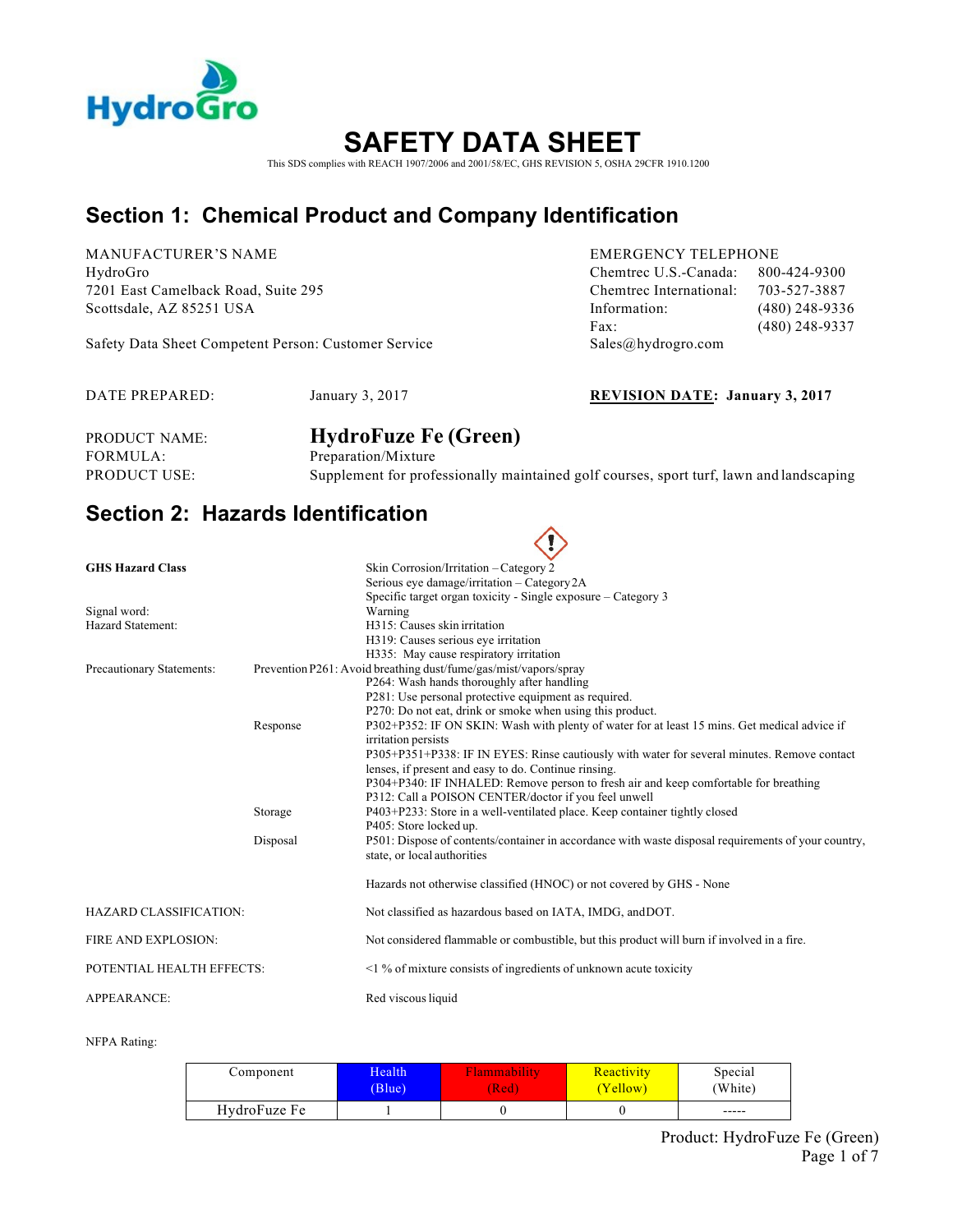

### **Section 3: Composition, Information on Ingredients**

| <b>PRODUCT</b>    | APPROX        | CAS        | ' NUMBER  | <b>CANADA</b> |
|-------------------|---------------|------------|-----------|---------------|
| COMPOSITION       | $\frac{0}{0}$ | NO.        | EС        | <b>DSL</b>    |
| Yellow Iron Oxide | 70            | 20344-49-4 | 243-746-3 |               |

Some items on this SDS may be designated as trade secrets (TS). Bonafide requests for disclosure of trade secret information to medical personnel must be made in accordance with the provisions contained in 29 CFR 1910.1200 I 1-13.

### **Section 4: First Aid Measures**

### **Description of First Aid Measures**

| Inhalation   | Remove to fresh air. If not breathing, provide CPR (cardio pulmonary             |  |
|--------------|----------------------------------------------------------------------------------|--|
|              | resuscitation). Get immediate medical attention.                                 |  |
| Skin Contact | Immediately wash skin with plenty of soap and water for at least 15 minutes.     |  |
|              | Remove contaminated clothing.                                                    |  |
| Eye Contact  | Immediately flush eyes with plenty of water for at least 15 minutes. Get medical |  |
|              | attention if irritation persists.                                                |  |
| Ingestion    | Do not induce vomiting. Never give anything to an unconscious person. Get        |  |
|              | immediate medical attention.                                                     |  |

#### **Most important symptoms and effects, both acute and delayed**

| Symptoms/Injuries after Inhalation   | May cause respiratory tract irritation. Symptoms may include coughing and/or<br>trouble breathing.                                          |
|--------------------------------------|---------------------------------------------------------------------------------------------------------------------------------------------|
| Symptoms/Injuries after Skin Contact | May cause skin irritation. Symptoms may include redness, drying, defatting, and<br>cracking of the skin.                                    |
| Symptoms/Injuries after Eye Contact  | Causes eye irritation. Symptoms may include discomfort or pain, excess<br>blinking and tear production, with possible redness and swelling. |
| Symptoms/Injuries after Ingestion    | May be harmful if swallowed.                                                                                                                |

#### **Indication of any immediate medical attention and special treatment needed**

Symptoms may not appear immediately. In case of accident or if you feel unwell, seek medical advice immediately.

### **Section 5: Fire-fighting Measures**

**Suitable extinguishing media** Use foam, dry chemical, carbon dioxide, or water spray. **Special hazards arising from the substance or mixture** Release of iron oxides when burned **Protective actions fire-fighters** Wear standard protective equipment and self contained breathing apparatus for firefighting if necessary. **Further information** No data available

### **Section 6: Accidental Release Measures**

**Personal precautions, protective equipment, and emergency procedures** Wear proper personal protective equipment. Avoid breathing dust. Avoid excessive dust production.

#### **Environmental precautions**

Prevent further spillage if safe to do so. Prevent spills or contaminated rinse water from entering sewers or watercourses.

#### **Methods and materials for containment and cleaning up**

In case of small spills, use appropriate tools to put the spilled material in a plastic container. Dispose of according to the requirements of your country, state, or local authorities.

> Product: HydroFuze Fe (Green) Page 2 of 7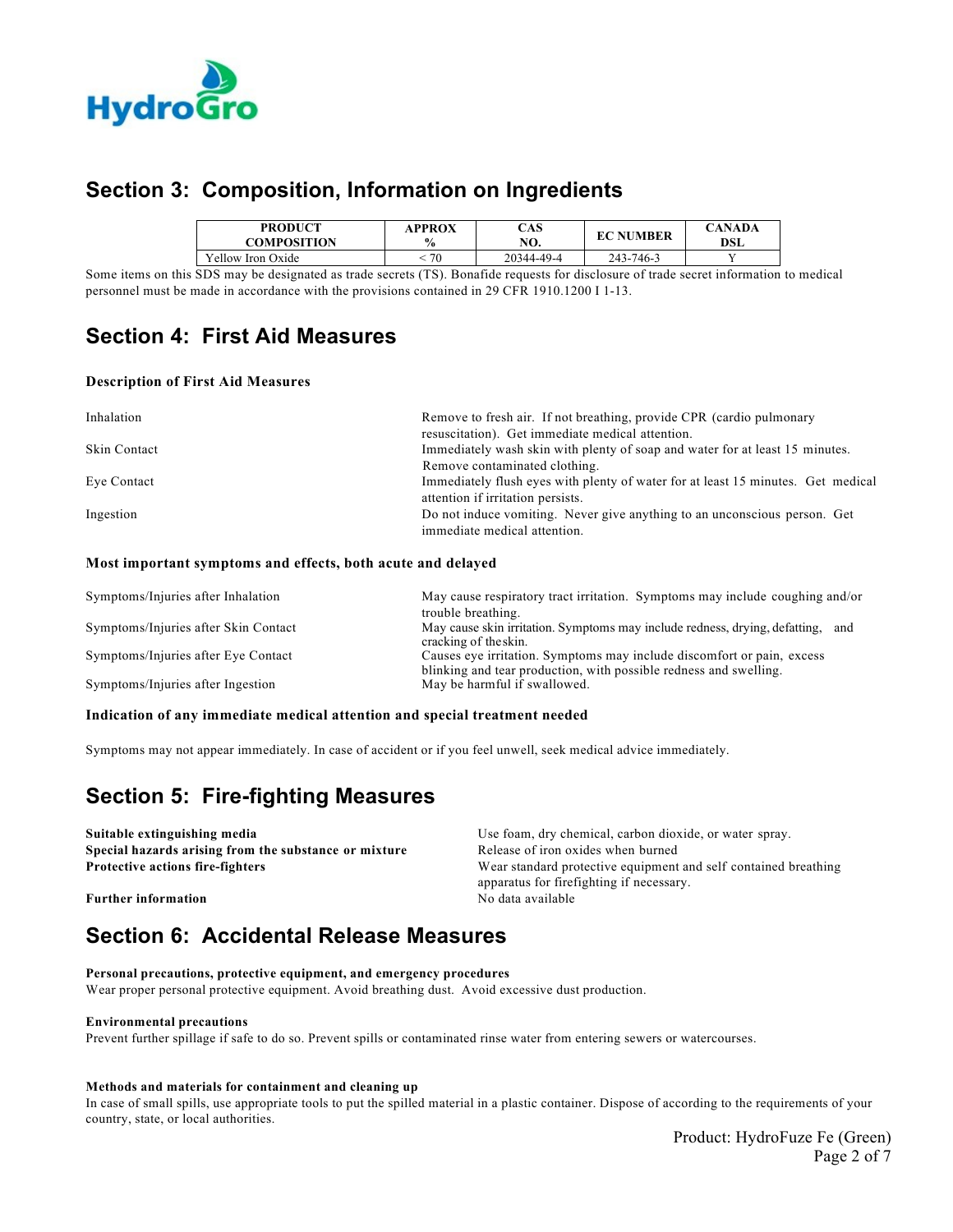

In case of large spills, use a shovel to put the material into a plastic container. Dispose of according to the requirements of your country, state, or local authorities.

**Reference to other Sections** For personal protection reference section 8. For disposal reference section 13.

### **Section 7: Handling and Storage**

#### **Precautions for safe handling**

Use only with adequate ventilation. Do not inhale dust. Avoid formation of dust. Further processing may produce combustible dust Keep out of reach of children. Wear proper protective equipment when handling this material. Avoid contact with skin, eyes, or clothing. Wash hands and face after handling this material. A plastic container should be used for disposal. For precautions see section 2.

#### **Conditions for safe storage, including any incompatibilities**

Store upright in a cool, dry place. Keep container closed when not in use. Keep away from heat, sparks, flame, direct sunlight, and other possible sources of ignition. Do not store with acid, metallic oxide, amines, and combustible materials. Utilize chemical segregation. Follow all applicable local regulations for handling and storage.

#### **Specific uses**

This product is intended to be used as a supplement for professionally maintained golf courses, sport turf, landscaping and specialty crops.

### **Section 8: Exposure Controls/Personal Protection**

### **Control Parameters**

| <b>PRODUCT</b>     | <b>ACGIH</b> | OSHA           | <b>NIOSH</b> |
|--------------------|--------------|----------------|--------------|
| <b>COMPOSITION</b> | TLV          | PEL            | REL          |
| Yellow Iron Oxide  |              | TWA 10 $mg/m3$ |              |

### **Exposure controls**

VENTILATION: Always provide good general, mechanical room ventilation where this chemical/material is used. SPECIAL VENTILATION CONTROLS: None RESPIRATORY PROTECTION: Follow the OSHA respirator regulations found in 29 CFR 1910.134 or the CEN European Standards (EU). Use a NIOSH/MSHA or European Standard (EN) approved respirator if exposure limits are exceeded or if irritation or other symptoms are experienced. PROTECTIVE GLOVES: Neoprene, butyl, or nitrile rubber gloves are recommended. EYE PROTECTION: Recommend eye protection using safety glasses or goggles. SKIN PROTECTION: Suitable protective clothing to prevent skin contact WORK/HYGIENE PRACTICES: Avoid breathing dust. Avoid contact with eyes. Wash hands after handling. OTHER EQUIPMENT: Make safety shower, eyewash stations, and hand washing equipment available in the work area.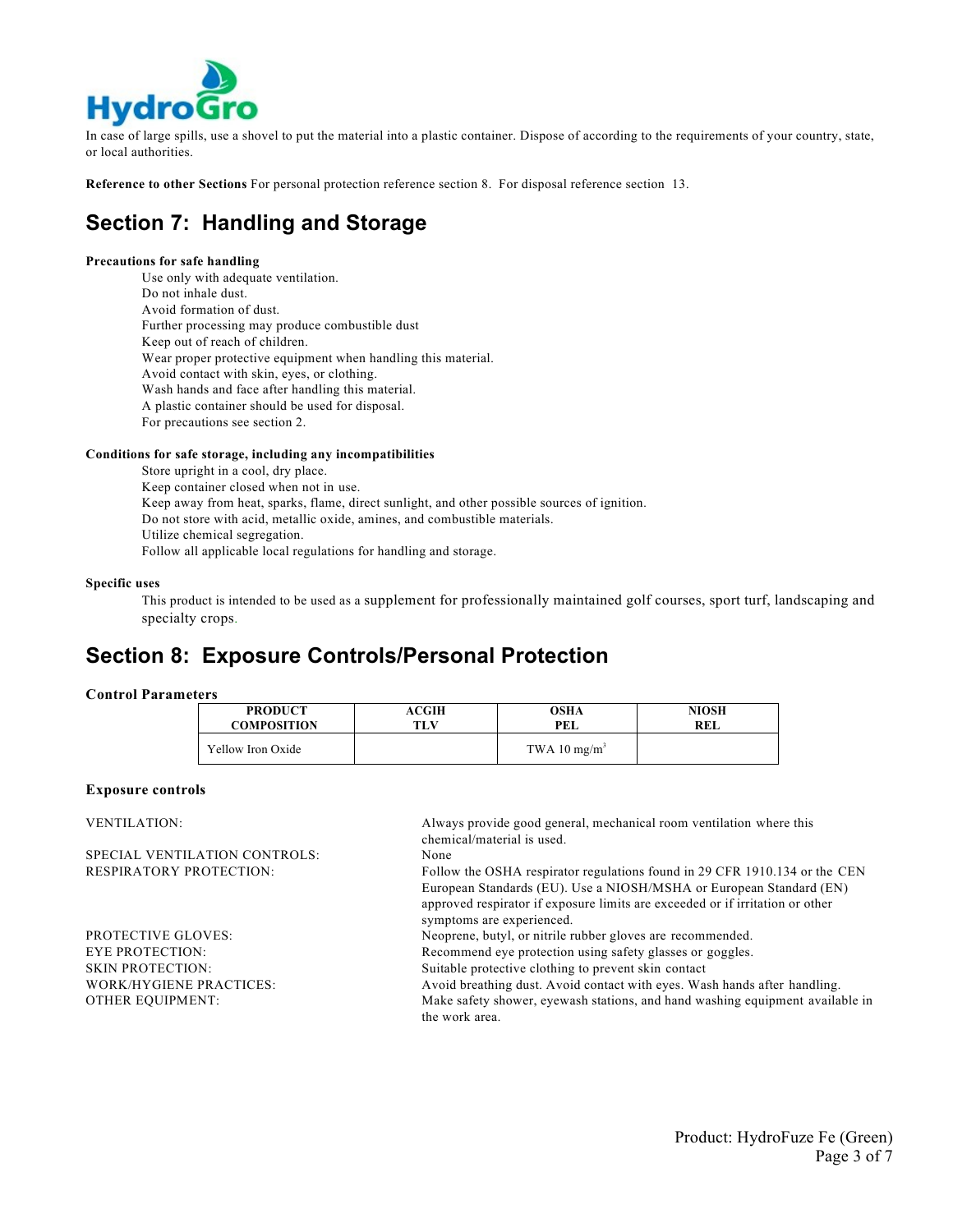

### **Section 9: Physical and Chemical Properties**

|                                              | <b>PRODUCT CRITERIA</b> |
|----------------------------------------------|-------------------------|
| APPEARANCE - COLOR:                          | Green                   |
| PHYSICAL STATE:                              | Liquid                  |
| ODOR:                                        | None                    |
| <b>ODOR THRESHOLD</b>                        | No data available       |
| PH                                           | No data available       |
| MELTING POINT/FREEZING POINT:                | No data available       |
| INITIAL BOILING POINT AND BOILING RANGE:     | No data available       |
| <b>FLASH POINT:</b>                          | No data available       |
| <b>EVAPORATION RATE:</b>                     | No data available       |
| FLAMMABILITY (Solid, gas)                    | Not flammable           |
| UPPER/LOWER FLAMMABILITY OR EXPLOSIVE LIMITS | Not Measured            |
| <b>VAPOR PRESSURE</b>                        | No data available       |
| VAPOR DENSITY $(AIR = 1)$                    | No data available       |
| RELATIVE DENSITY (@25 °C):                   | 1.60                    |
| SOLUBILITY(IES)                              | Soluble in water        |
| <b>OXIDIZING PROPERTIES</b>                  | No data available       |
| PARTITION COEFFICIENT: n-octanol/water       | No data available       |
| <b>AUTO IGNITION TEMPERATURE</b>             | No data available       |
| DECOMPOSITION TEMPERATURE                    | No data available       |
| <b>VISCOSITY</b>                             | No data available       |

## **Section 10: Stability and Reactivity**

| Reactivity:                           | Reacts with strong acids and strong oxidizers.           |
|---------------------------------------|----------------------------------------------------------|
| Chemical Stability:                   | Stable under recommended conditions.                     |
| Possibility of Hazardous Reactions:   | Will not occur under normal temperatures and pressures.  |
| Conditions to Avoid:                  | None                                                     |
| Incompatibility (Materials to avoid): | Chlorofomates, peroxides, strong acid, strong oxidizers. |
| Hazardous Decomposition Products:     | Decomposition products include iron oxides.              |

## **Section 11: Toxicological Information**

Information on likely routes of exposure:

| Inhalation                                                                         | May cause irritation to the respiratory system. |
|------------------------------------------------------------------------------------|-------------------------------------------------|
| <b>Skin Contact</b>                                                                | Causes skin irritation                          |
| Eye Contact                                                                        | Causes eye irritation                           |
| Ingestion                                                                          | Do not swallow                                  |
| Symptoms related to the physical,<br>chemical and toxicological<br>characteristics | May cause respiratory irritation.               |

Information on toxicological effects

Acute Toxicity

| Product,<br>Ingredient name | $\overline{\phantom{a}}$<br>Criteria<br>. OXICITV | $\overline{\phantom{a}}$<br>Information<br>1 OXICITV |
|-----------------------------|---------------------------------------------------|------------------------------------------------------|
| Yellow Iron Oxide           | LD50 Oral Rat                                     | ∙5000 mg/kg                                          |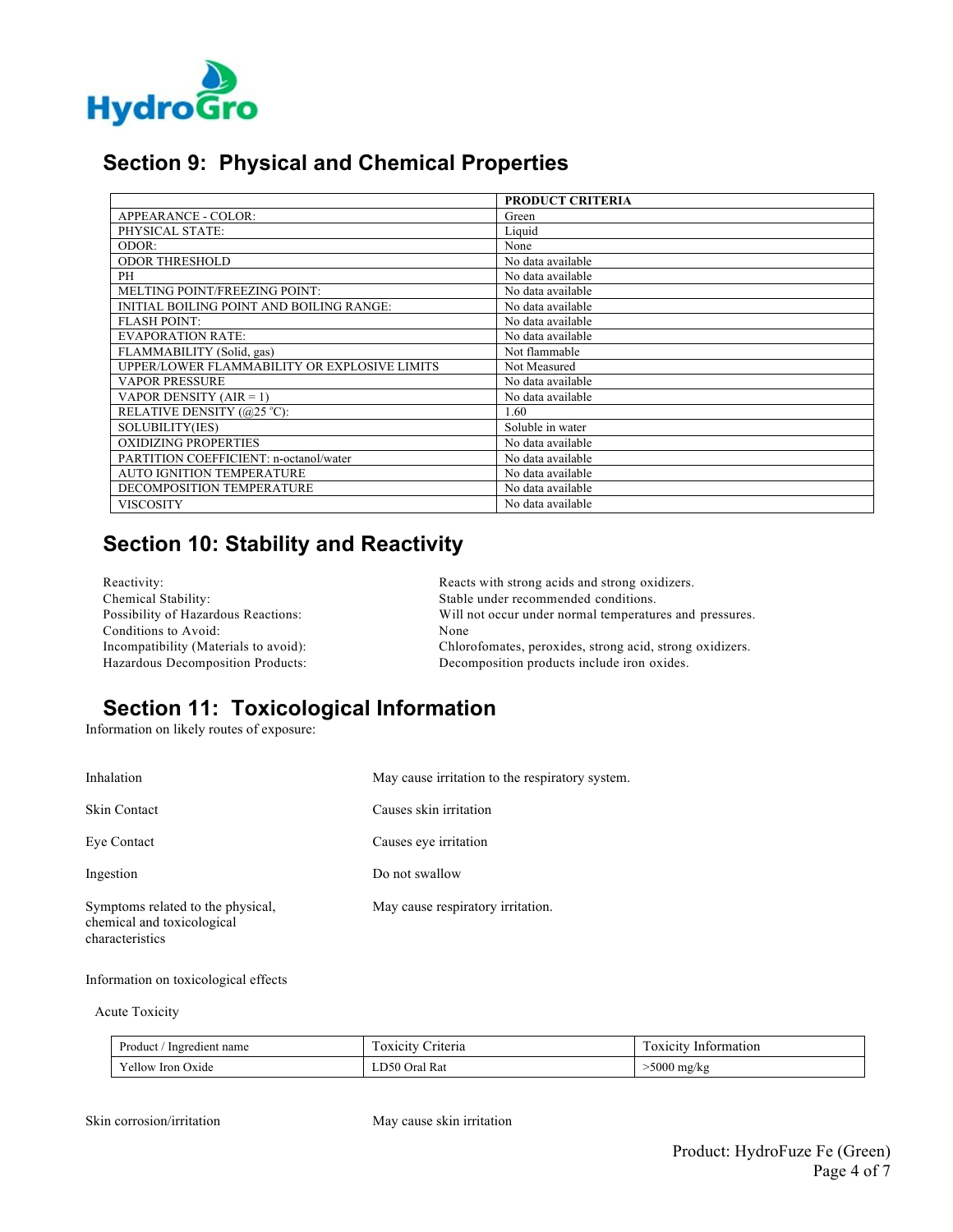

| Serious eye damage/eye irritation                                              | May cause eye irritation                                                                                                   |
|--------------------------------------------------------------------------------|----------------------------------------------------------------------------------------------------------------------------|
| Respiratory or skin sensitization                                              |                                                                                                                            |
| Respiratory sensitization                                                      | Not determined                                                                                                             |
| Skin sensitization                                                             | This product is not expected to cause skin sensitization                                                                   |
| Germ cell mutagenicity                                                         | The Registry of Toxic Effects of Chemical Substances (RTECS) contains mutation data for<br>this substance                  |
| Carcinogenicity                                                                | No classification data on carcinogenic properties of this material is available from the EPA,<br>IARC, ACGIH, NTP, or OSHA |
| OSHA specifically regulated substances<br>$(29 \text{ CSR } 1910.1001 - 1050)$ | Not listed                                                                                                                 |
| US national toxicology program (NTP)<br>report on carcinogens                  | Not available                                                                                                              |
| Reproductive toxicity                                                          | No effects known                                                                                                           |
| Specific organ toxicity-single exposure                                        | No known significant effects or critical hazards                                                                           |
| Specific target organ toxicity repeated<br>exposure                            | Not classified                                                                                                             |
| Aspiration hazard                                                              | No effects known                                                                                                           |

# **Section 12: Ecological Information**

| <b>Chemical Constituent</b>   | Result                                                                              | Species       | Exposure                |
|-------------------------------|-------------------------------------------------------------------------------------|---------------|-------------------------|
| Yellow Iron Oxide             | Acute fish toxicity                                                                 | Golden Orfe   | $\Rightarrow$ 1000 mg/l |
| Yellow Iron Oxide             | Acute Toxicity for Daphina                                                          | Daphina magna | $=$ > 10,000 mg/l       |
| Aquatic Toxicity              | No further relevant information available                                           |               |                         |
| Persistence and degradability | No further relevant information available                                           |               |                         |
| Bioaccumulative potential:    | No further relevant information available.                                          |               |                         |
| Mobility in soil:             | No further relevant information available                                           |               |                         |
| PBT and vPvB assessment:      | PBT/vPvB assessment not available as chemical assessment not required/not conducted |               |                         |
| Other adverse effects:        | No information is available                                                         |               |                         |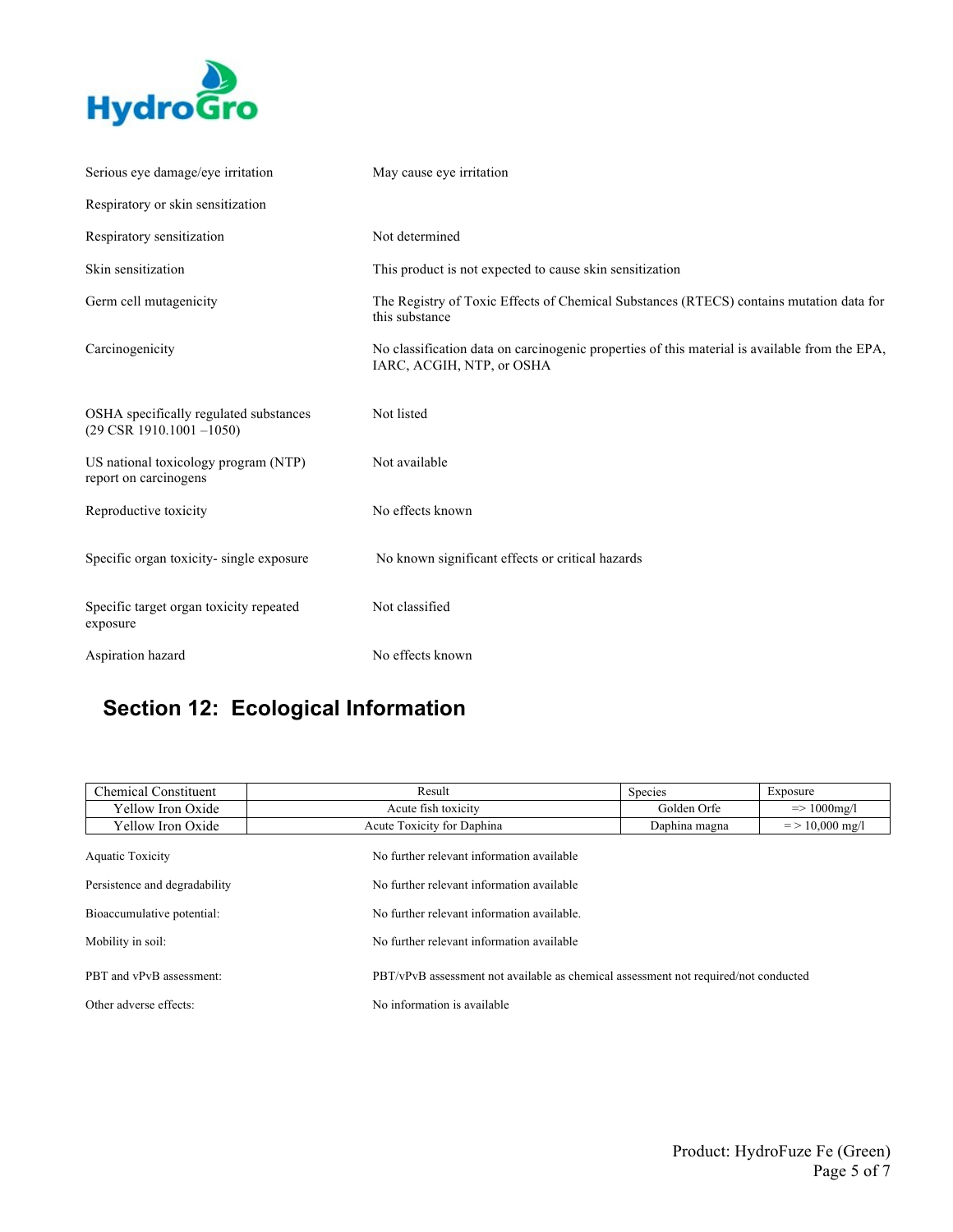

### **Section 13: Disposal Considerations**

**Waste from residues/unused products:** Follow the waste disposal requirements of your country, state, or local authorities.

**Contaminated packaging:** Contaminated packaging material should be disposed of as stated above for residues and unused product.

**Rinsate:** Do not dispose of rinse water containing product in a sanitary sewer system or stormwater drainage system.

### **Section 14: Transport Information**

| <b>DOT TRANSPORT:</b> |                                                         | Not Regulated |
|-----------------------|---------------------------------------------------------|---------------|
|                       | ADR = International Carriage of Dangerous Goods by Road | Not Regulated |
| <b>SEA TRANSPORT:</b> | <b>IMDG</b>                                             | Not Regulated |
| <b>AIR TRANSPORT:</b> | <b>IATA/ICAO</b>                                        | Not Regulated |

### **Section 15: Regulatory Information**

TOXIC SUBSTANCE CONTROL ACT (TSCA) STATUS:

This product is in compliance with rules, regulations, and orders of TSCA. All components are either listed on the TSCA inventory or are considered exempt.

SUPERFUND AMENDMENTS AND REAUTHORIZATION ACT OF 1986 (SARA) TITLE III SECTION 313 SUPPLIER NOTIFICATION:

This regulation requires submission of annual reports of toxic chemical(s) that appear in section 313 of the Emergency Planning and Community Right To Know Act of 1986 and 40 CFR 372. This information must be included in all SDS's that are copied and distributed for the material.

The Section 313 toxic chemicals contained in this product are: None

#### CALIFORNIA PROPOSITION 65:

This regulation requires a warning for California Proposition 65 chemical(s) under the statute. The California proposition 65 chemical(s) contained in this product are: None

STATE RIGHT-TO-KNOW TOXIC SUBSTANCE OR HAZARDOUS SUBSTANCE LIST:

| Massachusetts's hazardous substance(s): | Not listed |
|-----------------------------------------|------------|
| New Jersey                              | Not listed |
| Pennsylvania                            | Not listed |

CANADA:

WHMIS-2015: This SDS is in compliance with WHMIS 2015 (HPR / new HPA).

#### EUROPEAN UNION:

This product has been reviewed for compliance with the following European Community Directives: REACH 1907/2006; Regulation (EC) No 1272/2008 on classification, labeling, and packaging (CLP) of substances and mixtures.

### **Section 16: Other Information**

| Initial issue date:         | January 3, 2017                          |
|-----------------------------|------------------------------------------|
| Final revision date:        | January 3, 2017                          |
| Revision Number:            |                                          |
| Revision explanation        | Initial version                          |
| <b>Information Sources:</b> | RTECS, ECHA, REACH, OSHA 29CFR 1910.1200 |